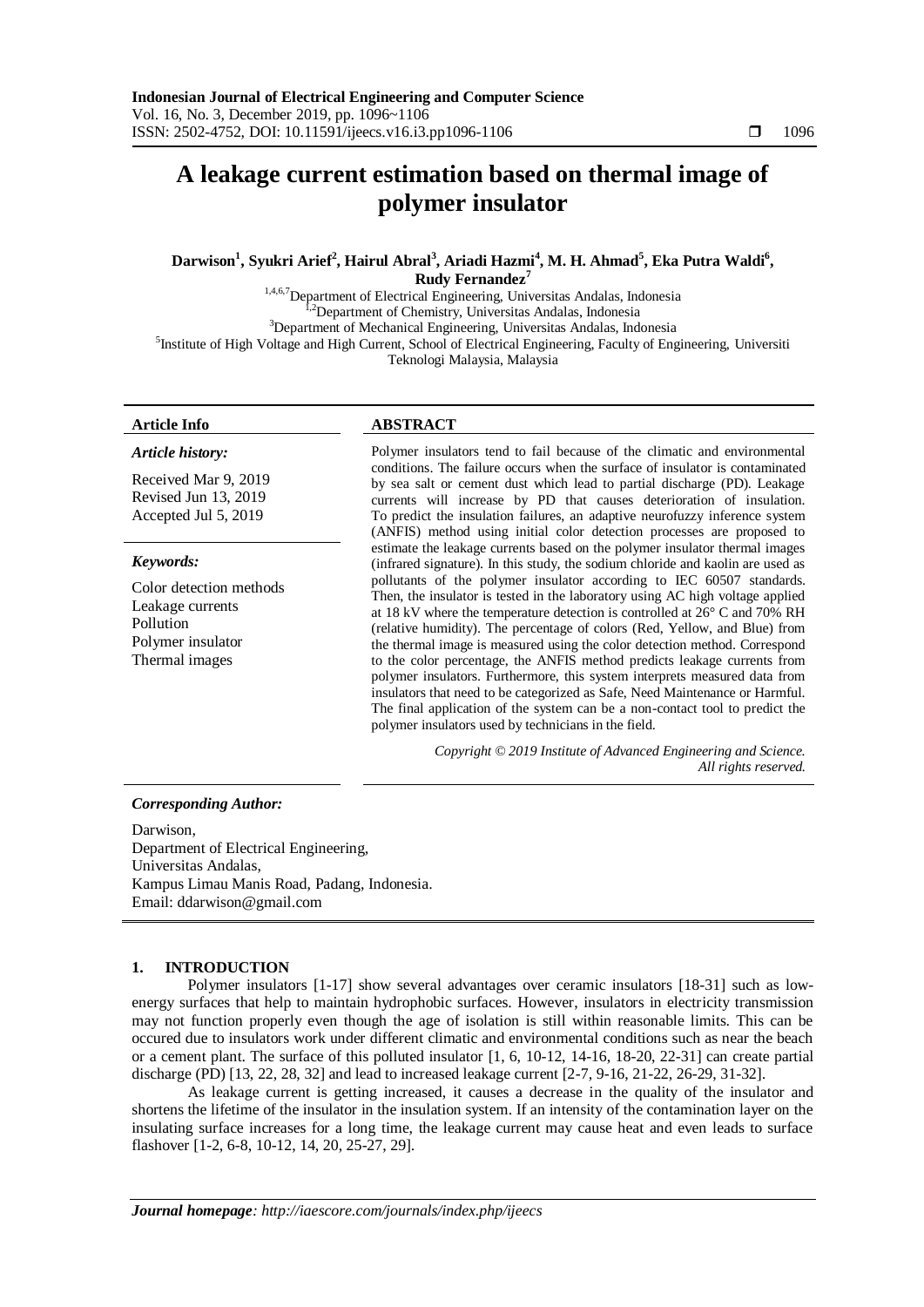Different methods have been applied to study leakage current and PD behavior of contaminated surfaces [30] on insulators [10, 20-25, 31]. However, a correlation study between leakage current and thermal behavior of insulator surfaces has not been found in the literature [6]. In this proposed method, a thermal camera [2, 8, 18-19, 28, 32] is used to capture an image of thermal surface of the insulator and then the thermal image is interpreted using a color detection method. By calculating the percentage of color which is used as input in the ANFIS method to predict [1, 4, 26-27, 29] the leakage currents of polymer insulators in a non-contact manner. A MatLab program has been developed in the system to classify the condition of the insulator into category: Safe, Maintenance and Dangerous state. Based on the category result, a field technician can make a decision whether necessary or not to replace the insulator.

# **2. RESEARCH METHOD**

## **2.1. Test Objects**

A 20 kV polymer insulator was used in this work as illustrated in Figure 1. The insulator tested was hung vertically [10, 12, 14, 19, 21, 23-25, 31] facing the thermal camera in a space (1.2 x 0.5 x 0.7 [m3]) as shown in Figure 2. The test voltage was 18 kVrms at a frequency of 50 Hz. Room humidity was at 70% RH and temperature was 26 ºC. The test was carried out in accordance to IEC 60507; clean fog test procedure. Before testing, the insulator surface was cleaned with isopropyl alcohol and rinsed with distilled water to remove dirt and grease [27]. Typical beach salt pollution was produced by creating a surface layer of contaminants on the insulator. Contaminants were formed from NaCl with 40 grams of kaolin mixed with 1 liter of water. The NaCl salt concentration gives a density of equivalent salt deposits (ESDD) in mg/cm2 with a heavily contaminated value [27]. Liquid potassium sulfate-producing containers were used to maintain relative humidity in the fog room. The fog producing container was connected by two tubes to the polymer insulator test container. Relative humidity and temperature in the test container were maintained using an Arduino microcontroller with a temperature sensor, humidity sensor, two sets of 12 VDC fan for air circulation, a 12 VDC motor for potassium sulfate stirrer and a heater.



Figure 1. The polymer insulator of 20 kV under level of (a) clean and (b) contaminated

### **2.2. Measurement System**

As shown in Figure 2 that the voltage regulator was connected to the input part of the High Voltage Transformer (HVT) which was used as a test voltage regulator applied to the polymer insulator. High Voltage Amplifier in the form of (HVT) was used as a high voltage generator which was used as a test voltage [26] with a ratio of 1: 2000 Volt (peak to peak). An oscilloscope (Tektronix, DPO 5104) was used to display the input voltage via a voltage probe (Tektronix, P6015A) as well as the leakage current through the insulator and also the PD activity was recorded by the PD detector. The high voltage of the transformer through 25M $\Omega$  series resistance enters the 4000 pF insulator and capacitor filling. If there was a PD on the insulator then the capacitor has removed the charge so that the PD detector would detect the PD occurrences and then the PD activity was displayed in the oscilloscope. Voltage probe with a ratio of 1: 1000 V was used as a working voltage/test detector applied during testing. Leakage current was calculated based on a voltage read by an oscilloscope on a 47 kΩ shunt resistor [6, 22, 27] which was in series with the insulator. The purpose of using a 47 kΩ sampling resistor was that the leakage current signal can be detected properly for a high voltage range of 10 kV to 24 kV [21]. Thermal camera from Thermograph FLIR A-600 series was used to capture thermal images and then stored and processed to predict leakage currents with ANFIS intelligent systems via laptop [27].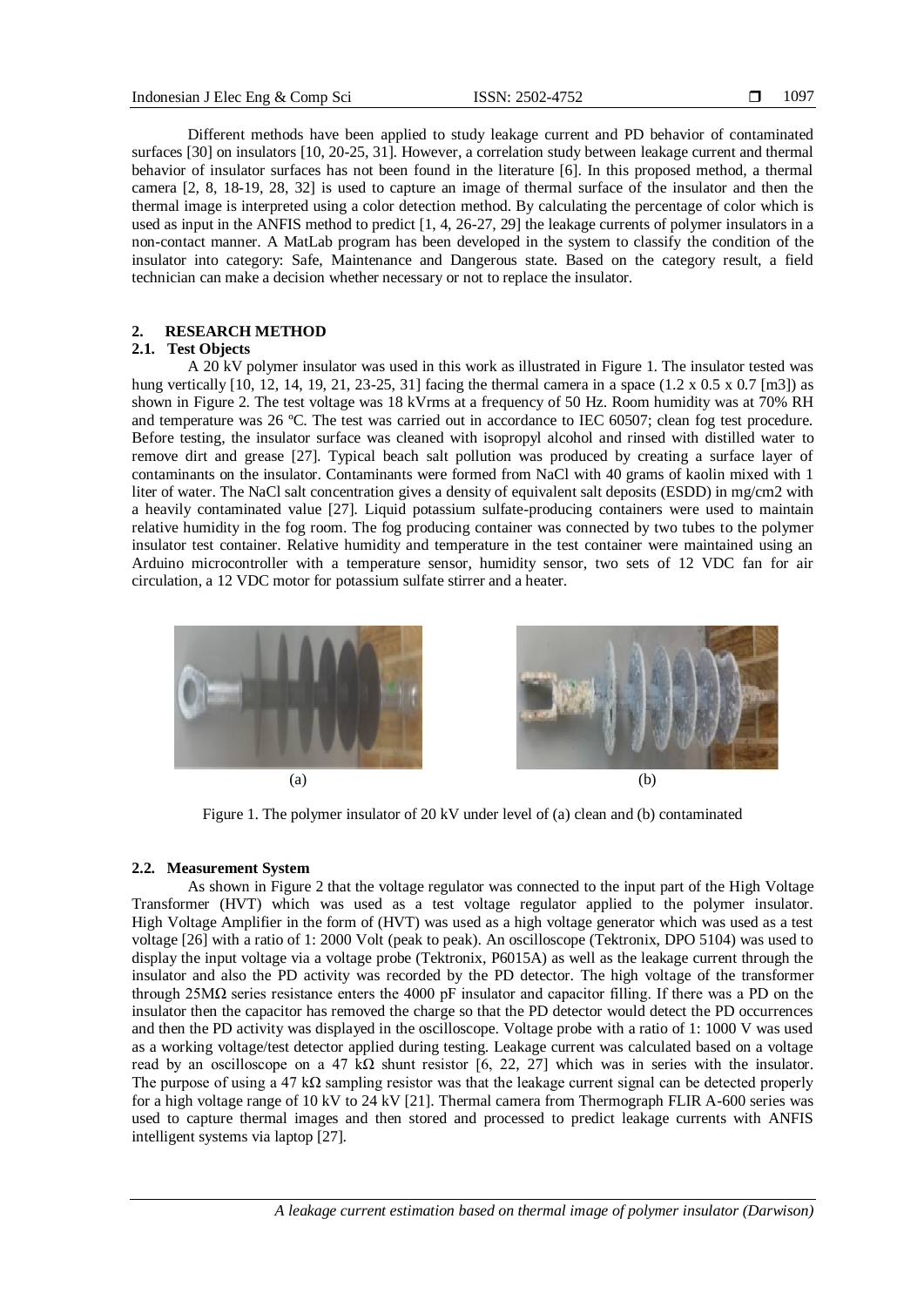



Figure 2. A schematic diagram of the experimental setup

### **2.3. ANFIS System**

A typical ANFIS architecture where each circle shows a fixed node and each square indicates an adaptive node as shown in Figure 3. So the basic system of rules has two rules if-then the Takagi-Sugeno type as follows:

Rule i: if x is Ai and y is Bi, then  $fi = pix+qiy+ri$ ,  $i=1,2$ .



Figure 1. Architecture of typical ANFIS

In Figure 3. there are five process layers, namely: *Layer 1*: fuzzification process

Each node i is an adaptive node and the output is given by

$$
O1, i = \mu \text{Ai}(x), \text{ for } i = 1, 2, \text{ or}
$$
 (1)

O1, $i = \mu Bi-2(y)$ , for  $i = 3,4$ ,

The membership function for A can be in the form of the appropriate parameterized membership function, such as the generalized bell function.

$$
\mu A(x) = \frac{1}{1 + |(x - c_i)/a_i|^{2bi}}
$$
 (2)

*Layer 2*: product layer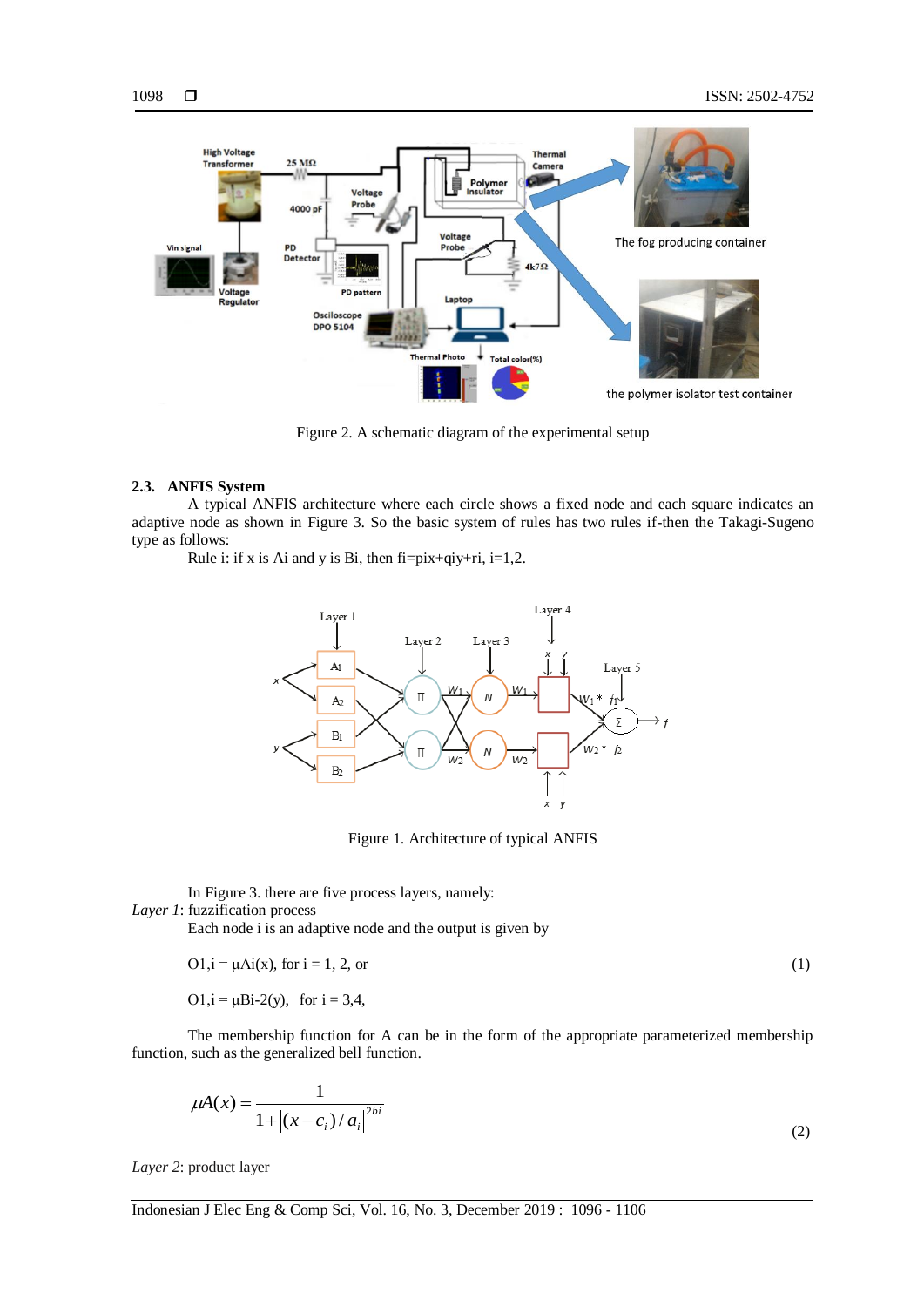Each node is a fixed node labeled  $\pi$  that determines the activation strength (firing strength) of each rule as a product of all incoming inputs,

$$
O2, i = \omega i = \mu Ai(x)\mu Bi(y), i = 1, 2
$$
\n<sup>(3)</sup>

So that

$$
\omega \mathbf{1} = \mu \mathbf{A} \mathbf{1}(\mathbf{x}) \mathbf{A} \mathbf{N} \mathbf{D} \mu \mathbf{B} \mathbf{1} \text{ (y)} \tag{4}
$$

 $ω2 = μA2(x)$  AND  $μB2(y)$ 

The output in this layer acts as a function of weight *Layer 3*: normalization layer

Each N label circle node is non-adaptive which calculates the ratio between firing strength on the first rule to the total firing strength of all rules.

$$
O_{3,i} = w_i = \frac{w_i}{w_1 + w_2}, \quad i = 1, 2.
$$
 (5)

*Layer 4*: defuzzification layer

The output of each adaptive node in this layer is

$$
O4, i = wit\bar{n} = wi(pix+qiy+ri),\tag{6}
$$

where wi is the output on layer 3 and  $\{pi, qi, ri\}$  are called as consequence parameter.

*Layer 5:* total output layer

The Final Layer, the single node in this layer is a fixed node labeled, which calculates the overall output as the sum of all incoming signals.

$$
=O_{5,i} = \sum_{i} w_{i} f_{i} = \frac{\sum_{i} w_{i} f_{i}}{\sum_{i} w_{i}}
$$
(7)

Overall output

# **3. RESULTS AND ANALYSIS**

With a heavily polluted insulator at 18 kV AC applied high voltage for about 1 hour (529 data files), it would produce thermal on the surface of the insulator against time in the test container at 70% RH and temperature of 26 ºC. Thermal colors of the surface of the insulator were grouped into 3 main colors: blue (303.4<sup>0</sup> K  $\le x \le 304$ <sup>0</sup> K), yellow (304<sup>0</sup> K $\le x \le 306.5$ <sup>0</sup> K) and red (> 306.5<sup>0</sup> K).

Figure 4a shows the test results in the form of thermal photos of polymer insulators which are proportional to the percentage of thermal colors (Figure 4b) and thermal distribution (Figure 4c).



Figure 4. Testing of heavy pollutant isolators (a) Thermal Photo Zoom (b) Color Percentage (c) Graph of Thermal vs Number of thermal pixels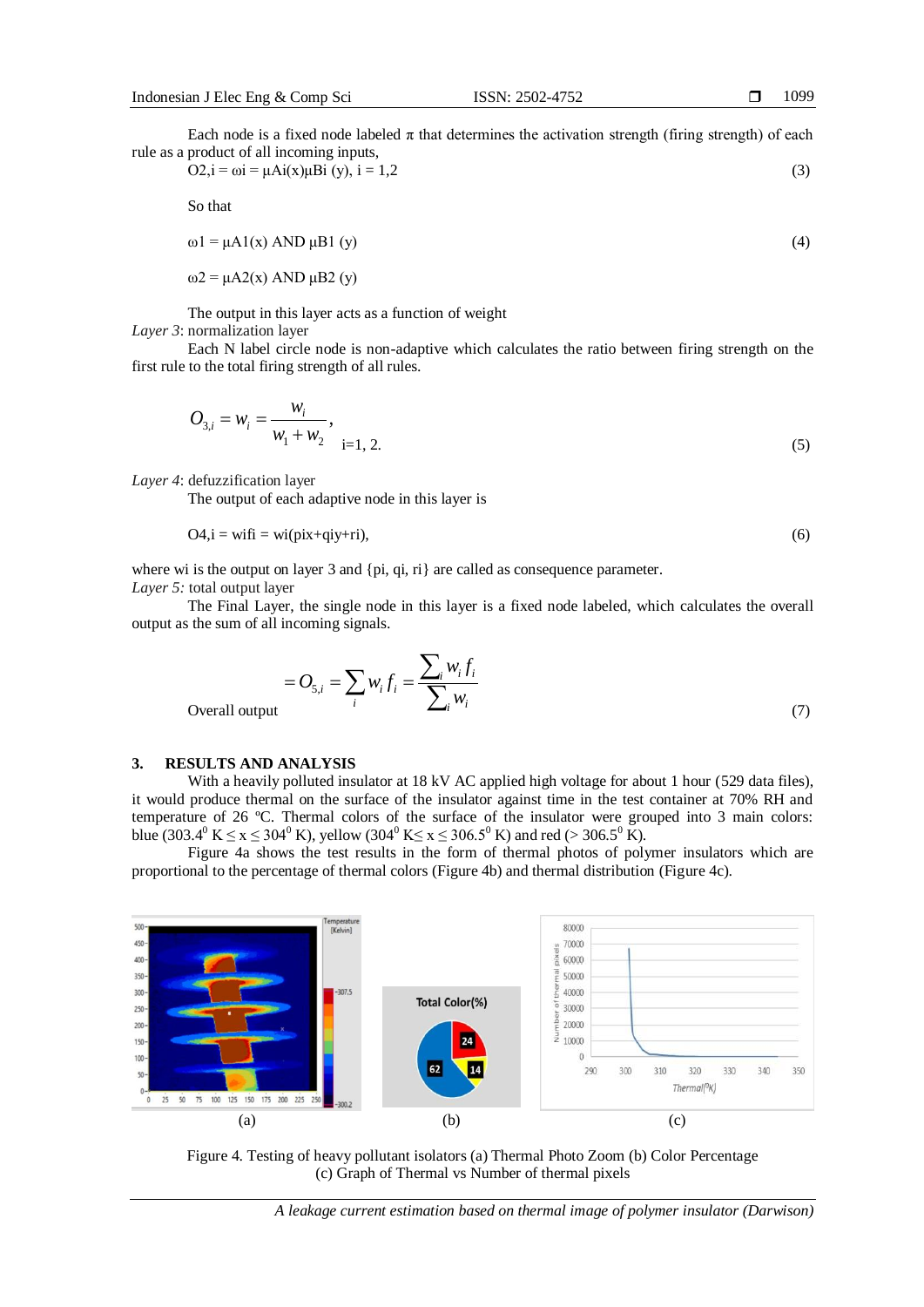Based on the thermal photograph of the insulator surface, the red color is wider in proportion to the thermal rise. This can occur because the ridge can accelerate the greater red color of the surface of the insulator or the higher the thermal peak of the polymer insulator as shown in Figure 5.



Figure 5. Thermal photos and 3-dimensional surface images of insulators for leakage current (a) small (4.2 mA) (b) medium (14 mA) (c) high (24 mA) (d) very high (47 mA)

#### **3.1. Color Detection Method**

By using the color detection method with the MATLAB programming language, the thermal image of the insulator area was shown in Figure 5a with 175,488 (384 x 457) pixels. The first process of Figure 5a as the original image is stored in the jpg extension and named as isolatorsmall.jpg as shown in Figure 6a. Then, the color detection process approaches red color with the following equation: if (im (i, j, 1)> 100 && im (i, j, 2) <90 && im (i, j, 3) <90) with results as shown in Figure 6b. Furthermore, Figure 6b is stored in the png extension, which was named as isolatorsmall.png. After that, it was done to return the results in Figure 6b to a binary image where the red pixels were replaced with white and the others (which are not red pixels) are replaced with black as shown in Figure 6c with an area of 381.405 (541 x 705) pixels. Binary images were needed to convert RGB images into binary images (black  $= 0$  and white  $= 1$ ). Finally, the binary image was converted to a binary image negation as in Figure 6d, resulting in a red area of 3,374 pixels.



Figure 6. Detect the red color of the insulator thermal image (a) the original image (b) the color detection results are close to red (c) the results of the binary image (d) the result of the binary image negation

In the same way as Figure 6, the yellow area was calculated by the equation if (im  $(i, j, 1)$  > 100 && im (i, j, 2) > 100 && im (i, j, 3) <90) which equivalent to 15,557 pixels as shown in Figure 7. Meanwhile, the color area of the insulator as shown in Figure 8 covers an area of 74,519 pixels with the percentage of thermal insulator color as plotted in Figure 9 by using the formula; the area of blue = the area of the insulator - (red area + yellow area).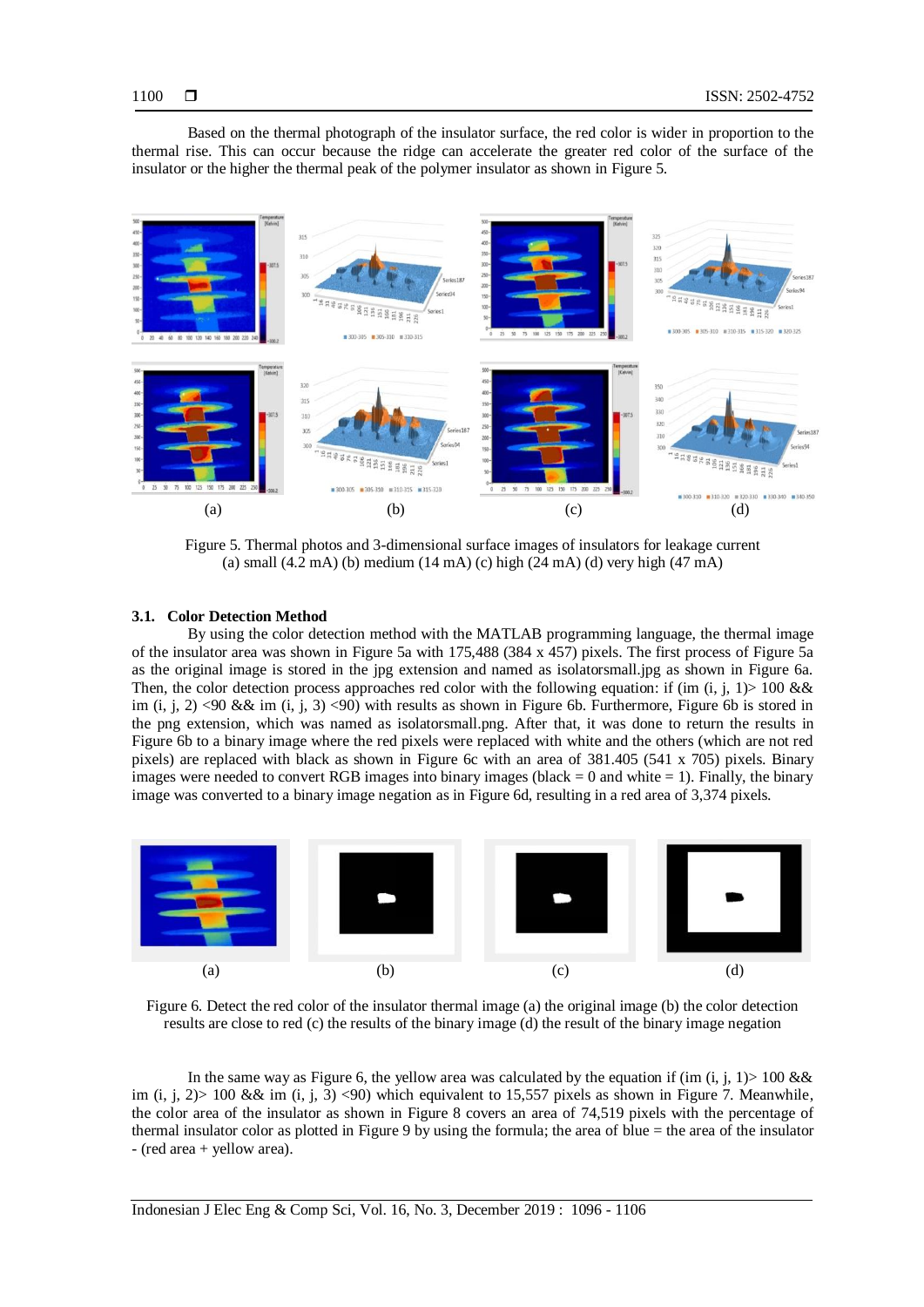

Figure 7. Detect yellow color of insulator thermal image (a) original image

(b) color detection results are approaching yellow (c) binary image results (d) binary image negation results



Figure 8. Color detection of insulator thermal images (a) original image (b) the result of color detection approaching the color of the insulator (c) the results of binary images (d) the results of binary image negation

The color detection method above is based on the Otsu algorithm [19] so that the thermal color percentage of the insulator surface is obtained as shown in Figure 9.



Figure 9. Thermal percentage

In the thermal percentage for the four thermal conditions of the surface of the insulator, if the greater the percentage of red then on the contrary, the smaller the percentage of blue as shown in Figure 9. Percentage of yellow remains, this means that PD activity in Figure 10 is still large within 1 hour thereby resulting in the hotter surface of the insulator thus increasing the leakage current as shown in Figure 11. The heat from the surface of the insulator disappears and the dry band has formed because the flow of leakage current has caused water vapor to evaporate from the surface of the insulator [14]. If the dry-band discharge is continuous, the surface becomes more porous which in itself reduces hydrophobicity and partial expansion of the discharge (PD) during some dry-bands that eventually produce flashover [15]. With contamination deposition on the surface of the insulator, the more influence on the flow of leakage current would occur due to hydrophobic reduction [22].



Figure 10. PD patterns at leakage current (a) 4.2 mA (b) 14 mA (c) 24 mA (d) 47 mA

*A leakage current estimation based on thermal image of polymer insulator (Darwison)*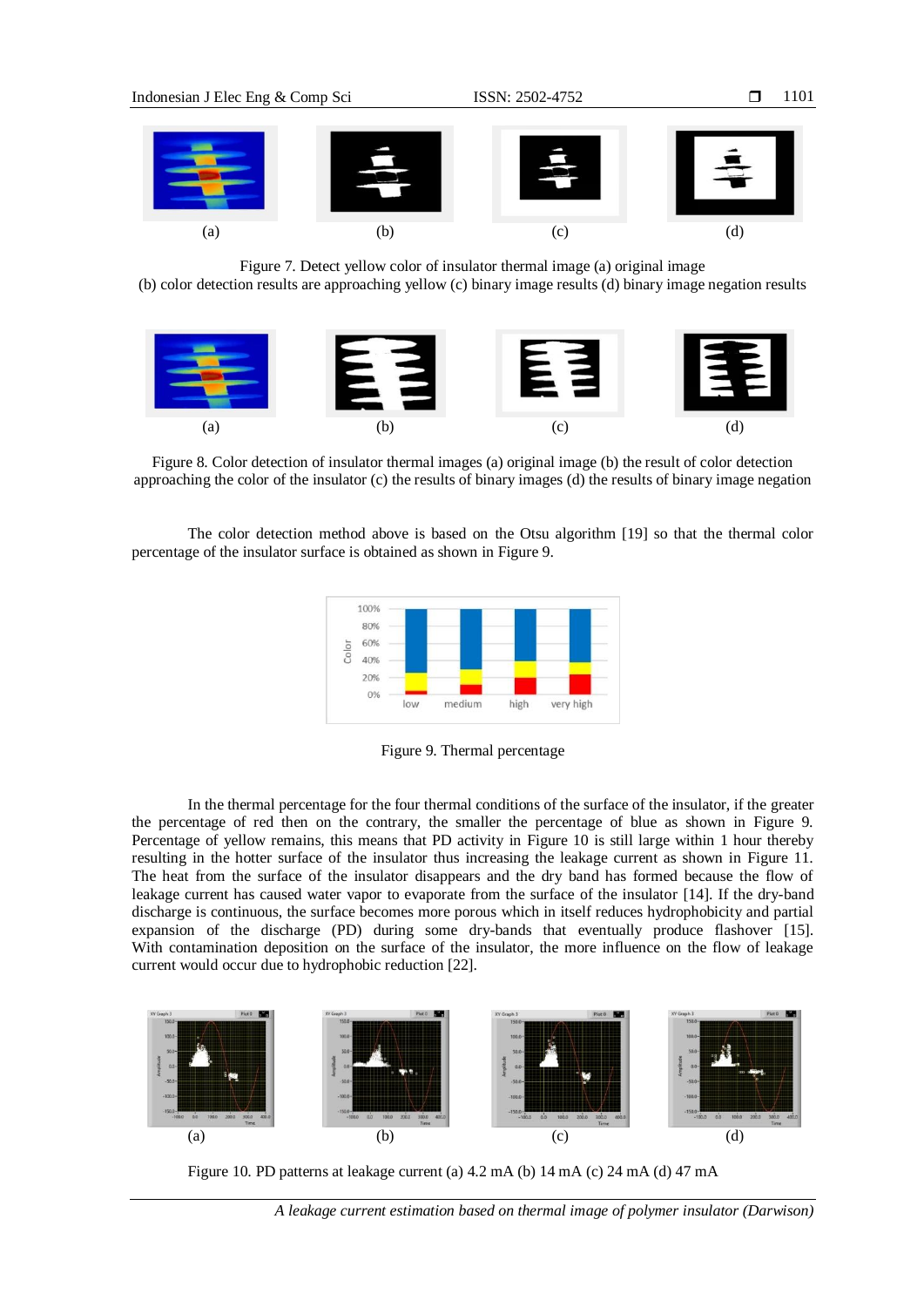Figure 11. Classification of leakage current (a) 4.2 mA (b) 14 mA (c) 24 mA (d) 47 mA

(a)  $(b)$   $(c)$   $(d)$ 

With the increasing amount of leakage current as shown in Figure 11, the smaller the phase difference between the test voltage and the leakage current, the more resistive it would be [28] which is shown in Figure 12. As long as the surface of the insulator is clean, the leakage current shows the behavior of the RC network (the leakage current leads the test voltage by the phase angle of around 70 degrees). Similar behavior is also shown during the condition of dry polluted surfaces. Therefore, when the insulator is dry, regardless of the pollutant layer, the insulator behaves like a high impedance RC network, which allows a very low flow of leakage current, <1 mA [10]. Figure 12a shows the test of the net isolator with a large enough phase difference between the test voltage and the leakage current at 71% RH at 26.4 °C with a test voltage of 20 kV which produces a leakage current of  $\pm 1.5$  mA. When the insulator is wet and lightly polished, a significant decrease in phase angle [14] (about 30 degrees). This clearly shows that the resistance of the insulator surface is greatly reduced during wet conditions and the leakage current increases when it is resistive [10]. When the insulators are polished at a given high voltage, the conductivity of the surface where the electric field changes from capacitive to resistive [16]. Figure 12b shows the test of heavy polluted insulators at 70% RH, and temperature of 26 °C with a test voltage of 18 kV and the test time has taken about 40 minutes so that the surface of the insulator has dried which results in a leakage current of 4.2 mA. During short use and long arc formation, and the surface is heavily polluted and wet, phase angle values have become as low as 5 to 15 degrees [10]. As with the test in Figure 13b, Figure 12c shows a small phase difference with a leakage current of 47 mA at the instantaneous time of 6.2 minutes of the initial test. The graph of leakage current during the test has decrease with the dry rate of the insulator surface at a fixed relative humidity of 70% and temperature of 26 °C as shown in Figure 13. Along with the decreasing leakage current which has been identified to be directly related to the decreasing thermal surface of the insulator, thus PD activity has also getting smaller at the end of the test.



Figure 12. Phase classification of the leakage current and reference voltage of the insulator (a) clean (b) pollutants at 4.2 mA leakage current (c) pollutants at 47 mA leakage current



Figure 13. Heavy polluted insulator at 70% RH, temperature of 26 °C and 18 kV test voltage (a) leakage current (b) PD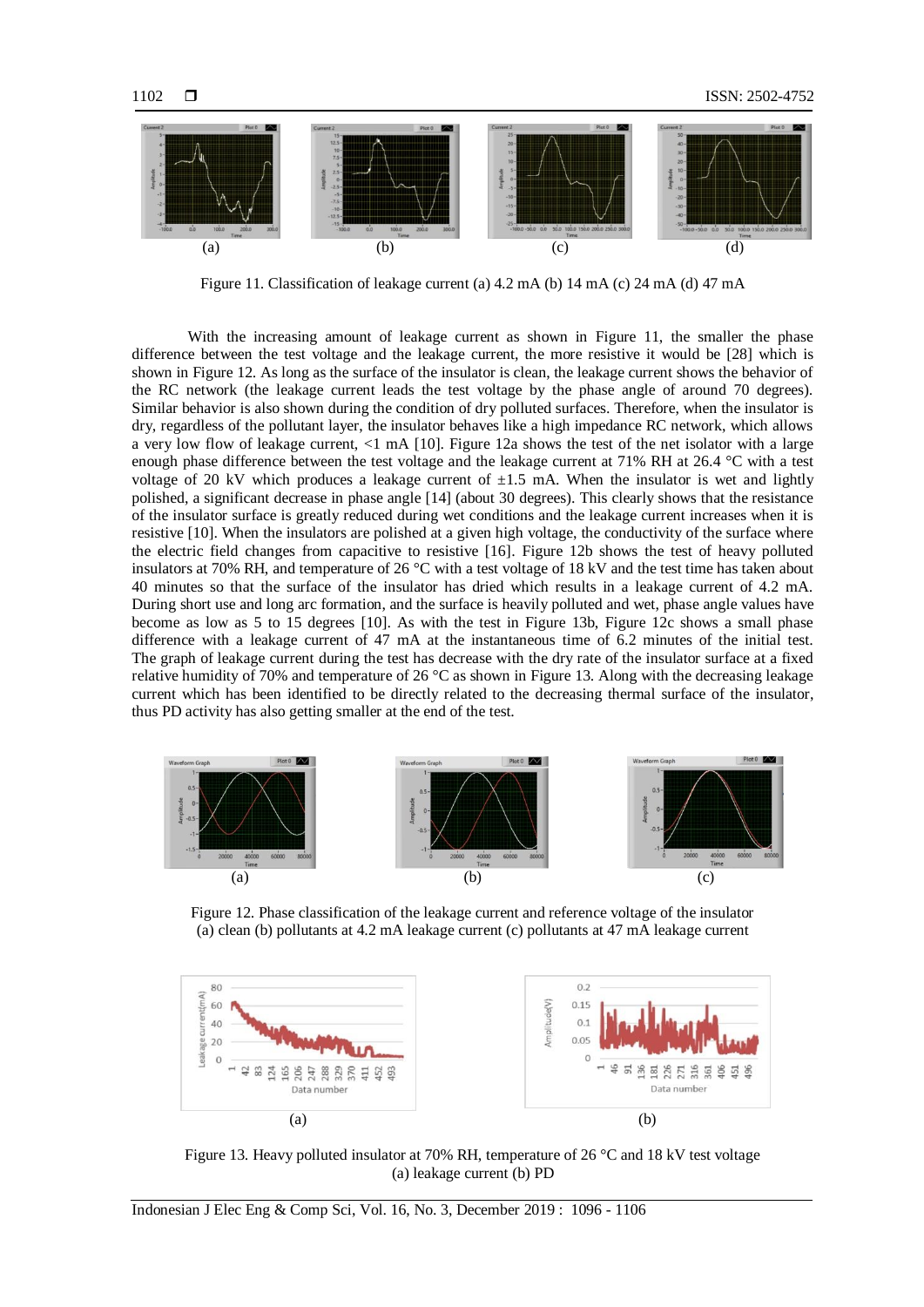When the humidity is high, the insulator becomes moist, thereby causing PD to occur on the other hand rising the leakage current. In addition, the peak value of the leakage current from the polymer insulator tends to increase with the increase in relative humidity and the increased pollutants [23].

#### **3.2. Grouping of Leakage Current**

Leakage currents are classified into 3 stages, which are secure  $0 \div 50$  mA ( $0 \div 24$  minutes), forecast  $50 \div 200$  mA ( $24 \div 48$  minutes) and danger  $> 200$  mA (after 48 minutes). Flashover occurs at the danger stage so the contamination flashover must be prevented as soon as possible during the secure stage [29]. To avoid flashover, the condition of the insulator detected through thermal images associated with leakage currents at the secure stage can be classified into 3 categories of categories in Figure 14, namely;

- a) The condition is secure if the length (number of lengths)  $\leq 0.5$  and width  $> 0.04$  the surface of the insulator is reddish.
- b) Maintenance is needed if the length (number of lengths) ranges from  $> 0.5$  to  $\leq 0.67$  and width  $> 0.04$ the surface of the insulator is reddish.
- c) Danger if the length (number of lengths) ranges from  $> 0.67$  to  $\leq 0.83$  and the width of  $\geq 0.02$  (0.25 mm) the insulator surface is reddish.



Figure 14. Leakage currents are classified into 3 categories

The length and width of the reddish insulator surface of Figure 5 based on the color detection method are like Table 1.

| Thermal   | Size |      |                           |  |
|-----------|------|------|---------------------------|--|
|           | Long | Wide | Category                  |  |
| small     | 0.14 | 0.2  | Secure, length $\leq 0.5$ |  |
| medium    | 0,5  | 0,14 | Secure, length $\leq 0.5$ |  |
| high      | 0,7  | 0.1  | Danger, length $> 0.67$   |  |
| Very high | 0.75 | 0.16 | Danger, length $> 0.67$   |  |

Table 1. Data on the Length and Width of the Insulator Surface are Reddish

Based on Table 1, it can be concluded that when the thermal is small (4.2 mA current leakage) and moderate (14 mA leakage current) includes a safe while the thermal category is quite large (24 mA leakage current) and large (47 mA leakage current) is considered dangerous. When thermal insulators are categorized as dangerous because the leakage current is close to 50 mA [29]. Guided by the classification of leaky currents [29], in experiments with high-voltage surface insulators and tests conducted for more than 48 minutes so that flashover occurs. However, the flashover does not occur because the leakage current is getting smaller because the thermal surface of the insulator is also getting smaller. This is because when testing the relative humidity (RH) the insulator surface cannot be wetter with an 18kV test voltage. Although one of the factors that will make flashovers occur when the insulator surface is very polluted.

#### **3.3. Forecasts of Leakage Current with ANFIS**

By using combined fuzzy and neural network (ANFIS) method, the leakage current of polymer insulator can be estimated with the ANFIS input data namely arusbocor.dat as shown in Table 2.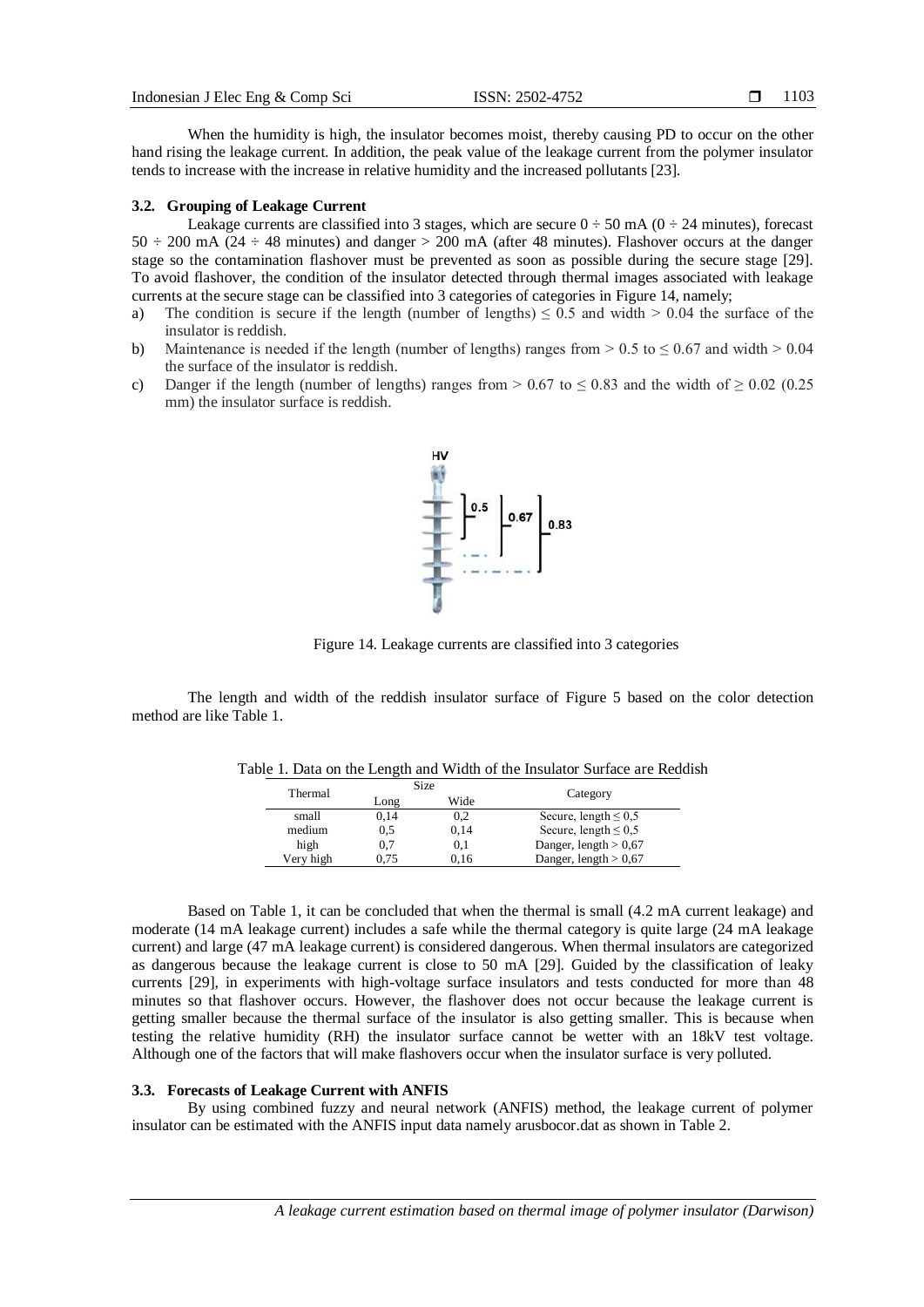| No. | Thermal images (%) |        |      | Leakage     |
|-----|--------------------|--------|------|-------------|
|     | Red                | Yellow | Blue | current(mA) |
|     | $\theta$           |        | 100  | 0.15        |
|     |                    | 17     | 80   | 7.99        |
|     | 6                  | 22     | 72   | 11.64       |
|     | 15                 | 19     | 66   | 17.03       |
|     | 21                 | 21     | 58   | 35.50       |
|     | 26                 |        |      | 51.66       |

Table 2. Percentage of Color Data and Output of Insulator Leakage Current

ANFIS has resulted minimum RMSE training = 0.000124677 which requires 27 neurons to reach a value close to zero [24] as shown in Figure 15.



Figure 15. ANFIS Program (a) RMSE training (b) FIS resulted

The results obtained are appropriate and the forecasted leakage currents in heavy polluted insulators is 23.7491 mA at percentage of red color (17%), yellow color (20%) and blue color (63%) is shown in Figure 16.

In addition, Sugeno fuzzy program has been made by using ANFIS as typed accordingly to 'arusbocor\_anfis' then MATLAB would create FIS. Furthermore, the thermal percentage input using evalfis instruction was tested and presented in Figure 14 as well as its estimated leakage current values.



Figure 16. Evalfis instruction (a) leakage current is obtained according to training (b) tested in the form of forecasted leakage current and (c) forecasted leakage current of the clean insulator

#### **4. CONCLUSION**

Pre-processed uses a color detection method for images of thermal polymer insulators that will speed up the process of estimating leakage currents in a non-contact manner. Pre-processing produces a percentage of red, yellow and blue as input from the ANFIS method. In line with that, it is necessary to classify leakage currents to determine the classification of insulators in the Secure, Forecast or Danger stages. For the classification of the Secure stage (current leakage <50 mA) it is also necessary to classify leakage isolator currents in the category of Safe, Maintenance or Danger. Safe stage classification with Maintenance and Danger categories is the time that technicians can use to prevent flahover from insulators. This time it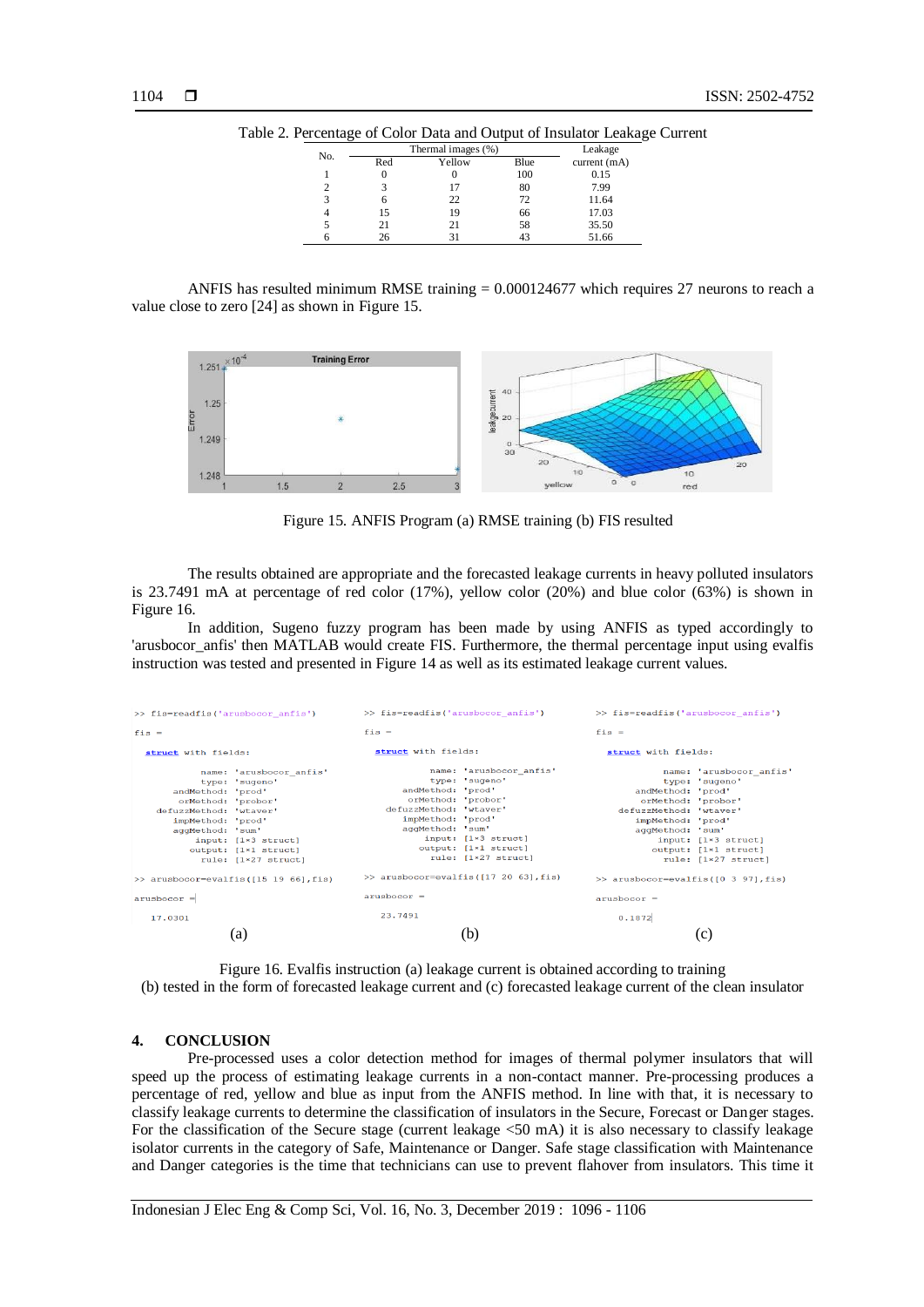can be used by technicians to clean insulators from pollutants. The leakage current forecasting based on the thermal image of polymer insulator using ANFIS method was successfully applied and the ANFIS method can speed up the recognizing process of the leakage current value with an acceptable accuracy.

### **ACKNOWLEDGEMENTS**

This Research was supported by Direktorat Riset dan Pengabdian Masyarakat Direktorat Jenderal Penguatan Riset dan Pengembangan, Kementerian Riset, Teknologi dan Pendidikan Tinggi skema Penelitian Disertasi Doktor (PDD) Tahun Anggaran 2017 Sesuai dengan Kontrak Penelitian Nomor: 059/SP2H/LT/DRPM/IV/2017 Tanggal 3 April 2017. Tahun Anggaran 2017 Indonesia.

#### **REFERENCES**

- [1] G. E. Asimakopoulou, V. T. Kontargyri, G. J. Tsekouras, C. N. Elias, F. E. Asimakopoulou, and I. a. Stathopulos, "A fuzzy logic optimization methodology for the estimation of the critical flashover voltage on insulators," *Electr. Power Syst. Res.*, vol. 81, no. 2, pp. 580–588, 2011.
- [2] Alok Ranjan Verma and B. Subba Reddy, "Accelerated aging studies of silicon-rubber based polymeric insulators used for HV transmission lines", *Polymer Testing*, vol.62, pp.124-131, 2017
- [3] Alok Ranjan Verma and B. Subba Reddy," Aging studies on polymeric insulators under DC stress with controlled climatic conditions", *Polymer Testing*, vol.68, pp.185-192, 2018.
- [4] Nameer Al Khafaf and Ayman El-Hag,"Bayesian Regularization of neural network to predict leakage current in a Salt Fog Environment", *IEEE Trans. Dielectr. Electr. Insul.*, vol. 25, no. 2, pp. 686–693, 2018.
- [5] D. Pylarinos, "Discharges Classification using Genetic Algorithms and Feature Selection Algorithms on Time and Frequency Domain Data Extracted from Leakage Current Measurements," *ETASR - Engineering, Technology & Applied Science Research*, vol. 3, no. 6, pp. 544–548, 2013.
- [6] R. Boudissa, S. Djafri, A. Haddad, R. Belaicha, and R. Bearsch, "Effect of insulator shape on surface discharges and flashover under polluted conditions," *IEEE Trans. Dielectr. Electr. Insul.,* vol. 12, no. 3, pp. 429–437, 2005.
- [7] A.F.Hamed, L.S.Nasrat, M.A.Hamid and M.A.Hamid, "Enhancement of Flashover Voltage for Polymer Nanocomposities in High Voltage Applications", *International Journal of Electrical Engineering & Technology*, vol.9, no.6, pp.24-34, 2018.
- [8] Jianguo Wanga, Xiong Xiaoa, Yadong Fana, Li Caia, Yao Tonga, Zhangquan Raob and Zhen Huang, "Interface defect detection for composite insulators based on infrared thermography axial temperature method", *Infrared Physics & Technology*, vol.93, pp.232-239, 2018.
- [9] Alok Ranjan Verma, Subba Reddy B., "Interpretation of surface degradation on polymeric insulators", *Engineering Failure Analysis*, vol.95, pp.214-225, 2019.
- [10] S. Chandrasekar, C. Kalaivanan, A. Cavallini, and G. Montanari, "Investigations on leakage current and phase angle characteristics of porcelain and polymeric insulator under contaminated conditions," *IEEE Trans. Dielectr. Electr. Insul.*, vol. 16, no. 2, pp. 574–583, 2009.
- [11] Iman Ahmadi-Joneidi, Amir Abbas Shayegani-Akmal and Hossein Mohseni, "Leakage current analysis of polymeric insulators under uniform and non-uniform pollution conditions", *IET Generation, Transmission & Distribution*, vol.11, no.11, pp.2947-2957, 2017.
- [12] D. Pylarinos, K. Siderakis, and E. Pyrgioti, "Measuring and Analyzing Leakage Current for,"*Rev. Adv. Mater. Sci.*, vol. 29, pp. 31–53, 2011.
- [13] Xin Zhang, Alasdair Bruce, Simon Rowland, Vladimir Terzija and Siqi Bu, "Modeling the Development of Low Current Arcs and Arc Resistance Simulation", *IEEE Trans. Dielectr. Electr. Insul.*, vol. 25, no. 6, pp. 2049–2057, 2018.
- [14] M. H. Samimi, A. H. Mostajabi, I. Ahmadi-Joneidi, A. A. Shayegani-Akmal, and H. Mohseni, "Performance Evaluation of Insulators Using Flashover Voltage and Leakage Current," *Electr. Power Components Syst.*, vol. 41, no. 2, pp. 221–233, 2013.
- [15] I. Ahmadi-Joneidi, A. Majzoobi, A. Shayegani-Akmal, H. Mohseni, and J. Jadidian, "Aging evaluation of silicone rubber insulators using leakage current and flashover voltage analysis," *IEEE Trans. Dielectr. Electr. Insul.*, vol. 20, no. 1, pp. 212–220, 2013.
- [16] X. Guoxiang and P. B. McGrath, "Electrical and thermal analysis of polymer insulator under contaminated surface conditions," *Dielectr. Electr. Insul. IEEE Trans.*, vol. 3, no. 2, pp. 289–298, 1996.
- [17] Ali. A. Salem, R. Abd-Rahman, M. S. Kamarudin, H. Ahmed, N.A.M. Jamail, N.A. Othman, M.F.M. Yousof, M. T. Ishak and S. Al-Ameri, "The effect of insulator geometrical profile on electric field distributions", *Indonesian Journal of Electrical Engineering and Computer Science*, vol.14, no.2, pp.618-627, 2019.
- [18] M. I. Mousa, Z. Abdul-Malek, and Z. I. Mousa, "Aging Detection of Glass Disc Insulator by Using Infrared Camera," *Indones. J. Electr. Eng. Comput. Sci.*, vol. 6, no. 3, p. 520-527, 2017.
- [19] L. Jin and D. Zhang, "Contamination Grades Recognition of Ceramic Insulators Using Fused Features of Infrared and Ultraviolet Images," *Energies*, vol. 8, no. 2, pp. 837–858, 2015.
- [20] H. Yang *et al.*, "Effect of profiles on ac contamination flashover performance of large-tonnage suspension disc insulators," *IEEE Trans. Dielectr. Electr. Insul.*, vol. 21, no. 6, pp. 2476–2485, 2014.
- [21] P. C. Miao and Z. N. Xu, "Effects of different sample resistances on the insulator leakage current acquisition results," *Appl. Mech. Mater.*, vol. 644–650, pp. 3468–3471, 2014.